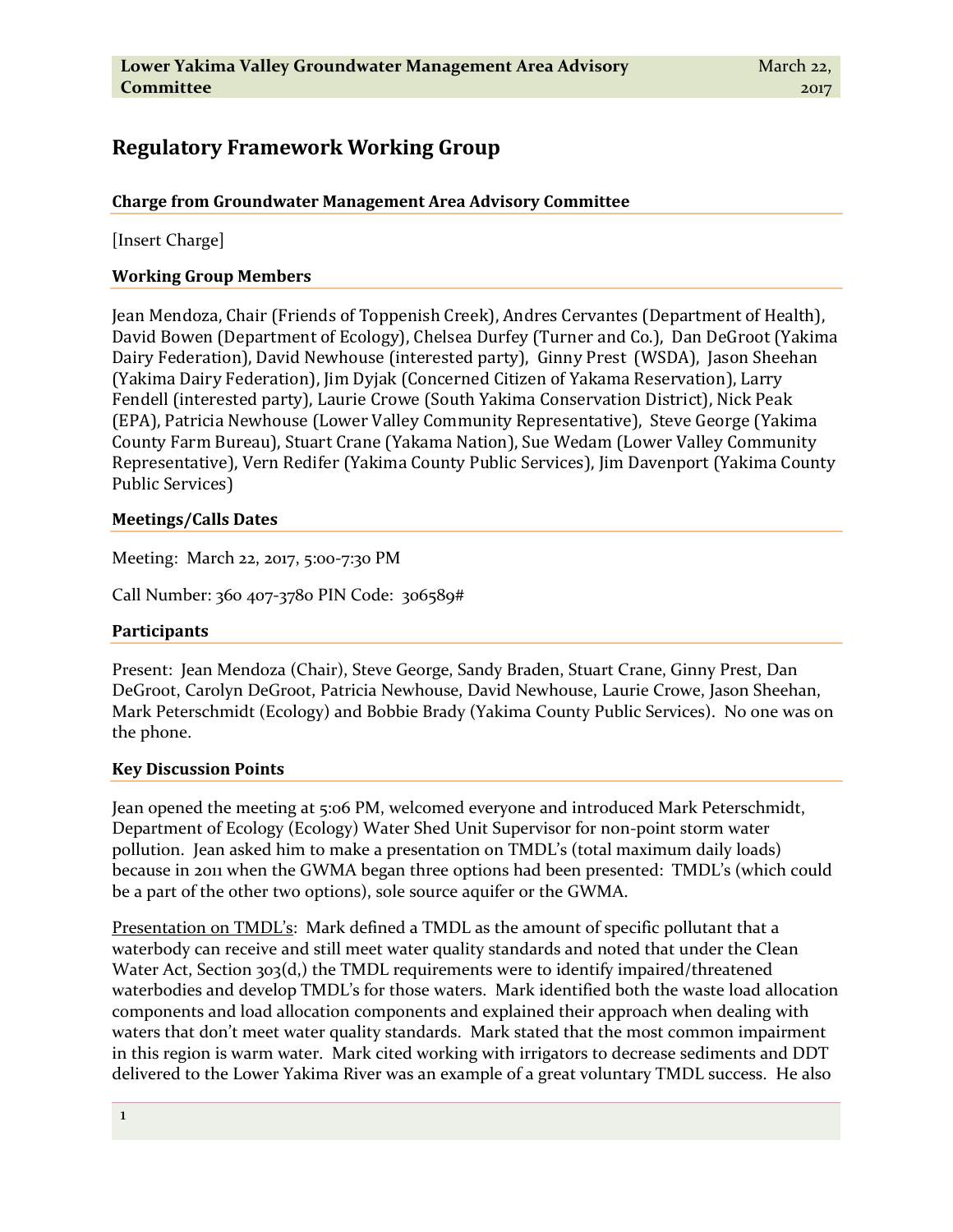explained some of the interactive features found on the Ecology website that the group might be interested in as it pertains to water quality assessments and impaired waters.

Jean asked the group if there were any questions. A member asked if there was a direct correlation between surface water TMDL's and nitrates in the groundwater. Mark said it was hard to say and would be very difficult to relate. He added that there hadn't been any study in the Lower Yakima Valley and he didn't know when a study would be done or how they would do it. The member stated that it was his understanding that the Lower Yakima Valley has more issues with temperatures and flows. Mark indicated that he wasn't aware of the limiting nutrient – it could be nitrogen or phosphorous. Ginny Prest asked if in the TMDL process Ecology does an inventory of sources. Mark said yes. Ginny asked if this had been done in the Lower Yakima Valley. Mark said the entire main stem of the Yakima hadn't been done; it was on his group's priority list but they lacked the resources to do it. Mark added that other smaller studies have been completed on the Yakima which will help with the assessment of the main stem. Also, when asked, he didn't know what the status of fecal coliform testing on the Granger drain was and added that there was an environmental management system available on line that may be able to answer some of these questions. Jean asked him if he was aware of the water testing the GWMA would be doing on the drains in the GWMA and added that perhaps the group could share data. A member asked if there was a way future studies could be useful for the GWMA. Mark said he would want to consider this before he answered. Jean passed around a study of concentrations of contaminates prepared by the ROZA Sunnyside Joint Irrigation Board for the group to look at.

Discussion of Composting Regulation: Jean invited Ginny Prest of the Washington State Department of Agriculture (WSDA) to share about dairy composting and the DNMP. Ginny noted that quite a few dairies in the Yakima Valley compost on site and she estimated 30 to 40 percent of compost was transported out of the Yakima Valley. When they inspect the WSDA looks at how a dairy composts and they make sure that in the process it doesn't go into surface waters. Ginny pointed out that the WSDA does not regulate this; she believed either Ecology or the Yakima Health District (YHD) do. Jean stated that it was her understanding that there was a conditional exemption that would require a dairy to apply to the agency and a categorical exemption which does not require an application. She added that manure is categorical and therefore exempt. Members said that this may change. Dan added that the term composting is often used as a category and can often refer to more than one thing.

Ginny went on to say that if dairy producers can process manure on site the weight decreases, it is less expensive to transport and it can be transported farther away. Dan said the big expense on the dairy is processing and loading and composting is done based on cost/benefit. Jason said liquids (which are low in nutrients) are transported close to the dairy as they are heavier; solids move mid-range and compost (which has the highest nutrient density) can be moved farther away. Dan added that composting can be accelerated by turning it, but it can't be stopped. Both Jason and Dan agreed that composting is an opportunity to move nutrients to where they are most needed and for organic growers it is their only source of nutrients and it kills weed seeds. Dan said that animal nutrients have always been the number one way of feeding plants. Ginny added that compost has many benefits if used responsibly - it adds to soil structure and soil density because it has the ability to hold both air and water where chemical fertilizers deplete soils. Jean noted that as an environmentalist she believes that atmospheric change came about because of the use of commercial fertilizers. A member agreed and said that animal fertilizer is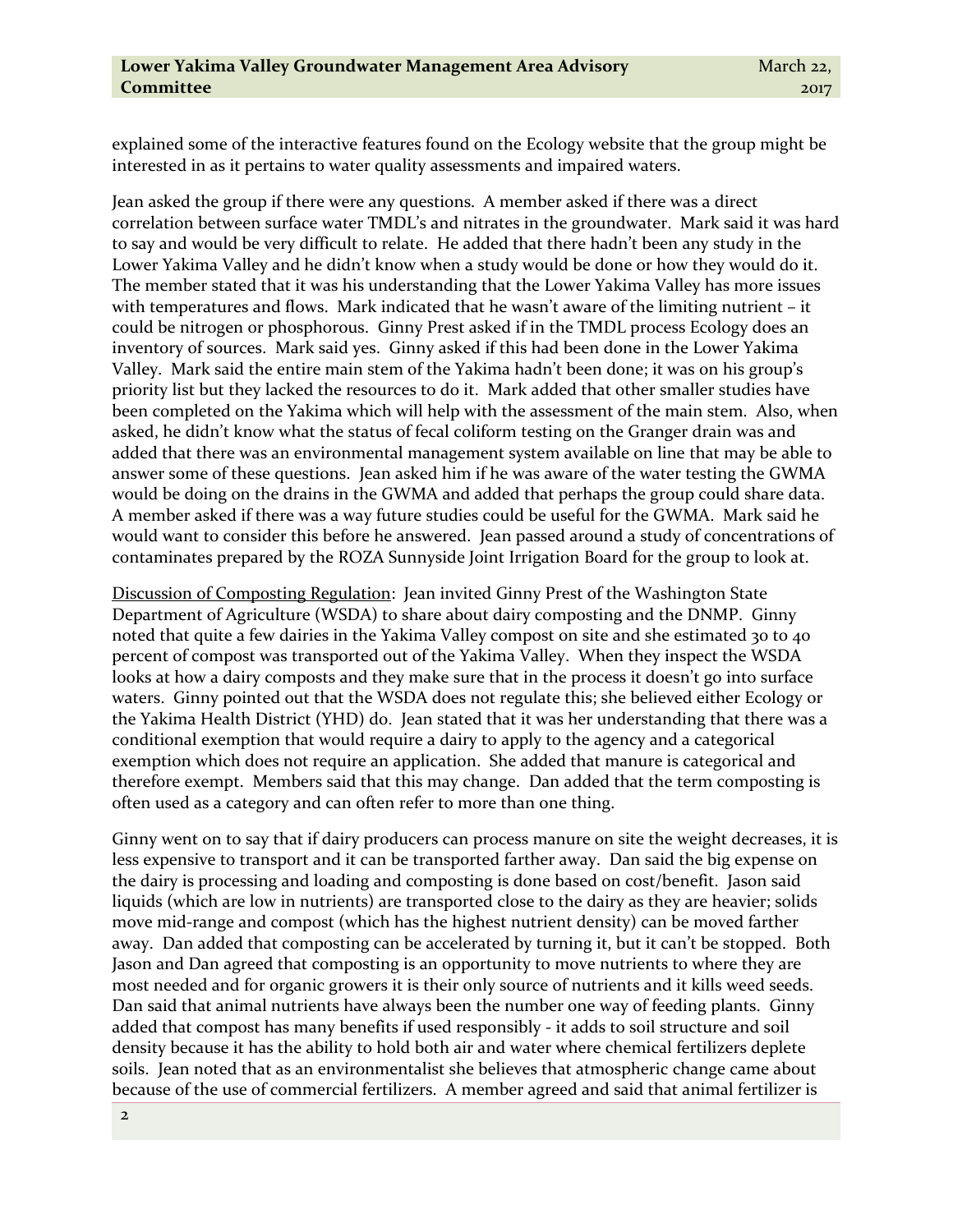good for the environment. Another member pointed out that dairy owners are environmentalists as well because they live where they work and want to pass on what they own to the next generation. Other members agreed. A member said that most dairies want to avoid composting regulation so that they can do what works best to get the maximum amount of nitrogen out of the valley. Another member added that the group had heard in the presentation on TMDL's that voluntary measures yielded great results. Instead of regulation people had been educated and did the right thing because they understood the importance. Jean was a proponent of regulation because there was a property near her home with pooling water around large stacks of uncovered manure that had been there since last fall. Several members encouraged her to get the total picture – not just the snapshot she took as she drove by because there may be details she wasn't aware of. Ginny add that when she started in 2004, 35 percent of the dairies in eastern Washington (approximately 150+ locations) had adequate records. Now 85 to 90 percent of dairies have records, take soil samples and use the information to make informed decisions.

EPO Questionnaire: Jean asked the members to consider the six items they had included in question No. 6 of the EPO questionnaire (which had been completed in draft by the group at last month's meeting). The group decided after much discussion to include the following key messages or top take-away messages in final format:

- 1. In general agencies are under-resourced.
- 2. There are many laws with some duplication making it difficult for both regulators and the regulated to stay current with the laws.
- 3. Some laws are not adequately implemented.
- 4. Coordination/communication between agencies is important.
- 5. There is a different paradigm/perception of enforcement for the public and for agencies.
- 6. Most of the presentations have reported that the regulated communities have seen continuous improvement in compliance.

Plan Going Forward for the Regulatory Working Group: Jean informed the group that she had run out of topics for discussion and wondered if the group needed to continue to meet or if anyone had any suggestions. Ginny said that she thought the group needed to put together a summary of the regulations for the GWAC and reminded Jean that Jim had already drafted a document for which she had provided edits. Ginny agreed to forward an electronic copy of the document to Jean. Another member suggested that Jean contact the committee chairs to find if they had a desire for the Regulatory group to develop alternative strategies or suggestions to fill gaps for inclusion in their final reports. Dan reminded everyone that the group needs to complete the tasks given to it in the plan; he suggested that it would be good to refer back to the plan to see what was required.

Closing Thoughts: Many in the work group thanked Mark and Ginny for the valuable information they had presented. Others commented that education should be a priority because compliance increases when people are better informed. Others commented that they felt the group had come a long way in their discussion and they appreciated that the discussion had been civil and